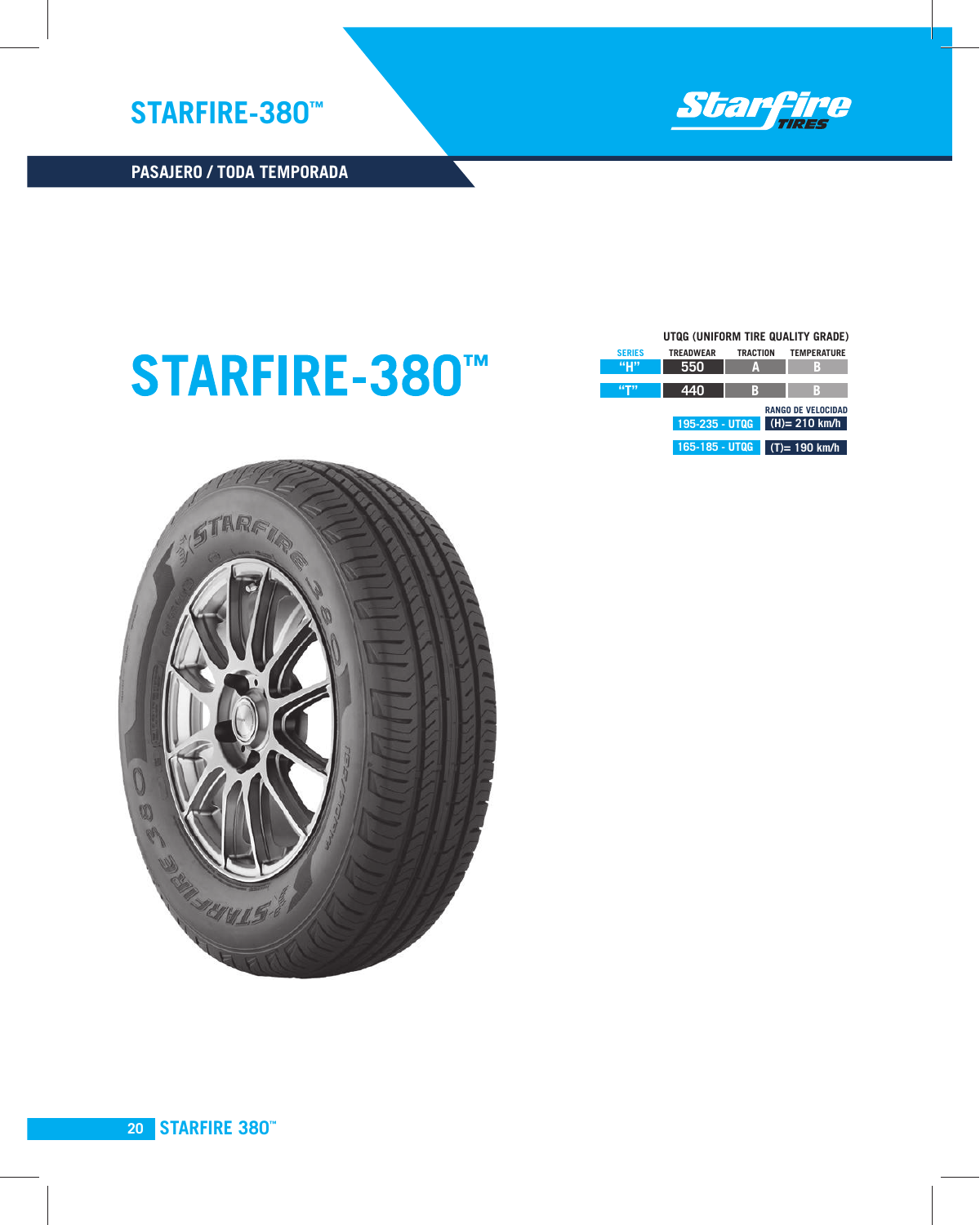## **STARFIRE-380™**

|       | <b>TECH-DATA</b> |         | O                                    | S.D.        | $\cup \leftarrow \leftarrow$ PSI         |                          | $\mathbf{I}$                  | 10                          | ರ                                    | $@^{\frown}$   | ╉   |                            |             |                          | s               |
|-------|------------------|---------|--------------------------------------|-------------|------------------------------------------|--------------------------|-------------------------------|-----------------------------|--------------------------------------|----------------|-----|----------------------------|-------------|--------------------------|-----------------|
| DIAM. | <b>MATERIAL#</b> | ITEM#   | <b>MEDIDA/ÍNDICE DE</b><br>VELOCIDAD |             | <b>ANCHO DE RIN</b><br><b>PERMITIDOS</b> | <b>MAX</b><br><b>PSI</b> | <b>CARGA</b><br><b>MAX KG</b> | DIÁMETRO<br><b>TOTAL MM</b> | <b>ANCHO DE</b><br><b>SECCIÓN MM</b> | REV.<br>Por KM |     | <b>PROFUND</b><br>32NDS/MM |             | <b>PESO LLANTA</b><br>KG | PLY<br>Capas    |
| 13"   | 90000027237      | 9027237 | 165/65R13                            | 77T         | $(5.0)$ 4.5-6.0                          | 44                       | 412                           | 540                         | 170                                  | 606            | 9.0 | 7.1                        | LBS<br>16.0 | 7.3                      | $\overline{4}$  |
|       | 90000027215      | 9027215 | 165/70R13                            | 79T         | $(5.0)$ 4.0-5.5                          | 44                       | 437                           | 572                         | 170                                  | 572            | 9.0 | 7.1                        | 16.0        | 7.3                      | 4               |
|       | 90000027211      | 9027211 | 175/70R13                            | 82T         | $(5.0)$ 4.5-6.0                          | 44                       | 475                           | 574                         | 175                                  | 570            | 9.0 | 7.1                        | 14.9        | 0.0                      | 4               |
|       | 90000027212      | 9027212 | 185/70R13                            | <b>86T</b>  | $(5.5)$ 4.5-6.0                          | 44                       | 530                           | 587                         | 186                                  | 557            | 9.0 | 7.1                        | 15.9        | 7.2                      | 4               |
| 14"   | 90000027203      | 9027203 | 175/65R14                            | <b>82T</b>  | $(5.0) 5.0 - 6.0$                        | 44                       | 475                           | 582                         | 175                                  | 562            | 9.0 | 7.1                        | 12.9        | 5.9                      | $\overline{4}$  |
|       | 90000028668      | 9028668 | 175/65R14                            | 82H         | $(5.0) 5.0 - 6.0$                        | 44                       | 475                           | 584                         | 177                                  | 560            | 9.0 | 7.1                        | 12.8        | 5.8                      | 4               |
|       | 90000027216      | 9027216 | 175/70R14                            | 84T         | $(5.0)$ 4.5-6.0                          | 44                       | 500                           | 602                         | 177                                  | 544            | 9.0 | 7.1                        | 15.9        | 0.0                      | 4               |
|       | 90000027195      | 9027195 | 185/60R14                            | 82T         | $(5.5)$ 5.0-6.5                          | 44                       | 475                           | 576                         | 186                                  | 568            | 9.0 | 7.1                        | 16.3        | 7.4                      | 4               |
|       | 90000028398      | 9028398 | 195/60R14                            | 86H         | $(6.0)$ 5.0-6.5                          | 44                       | 530                           | 590                         | 201                                  | 555            | 9.0 | 7.1                        | 17.2        | 7.8                      | 4               |
|       | 90000028664      | 9028664 | 185/60R14                            | 82H         | $(5.5)$ 5.0-6.5                          | 44                       | 475                           | 578                         | 189                                  | 566            | 9.0 | 7.1                        | 16.8        | 7.6                      | 4               |
|       | 90000027204      | 9027204 | 185/65R14                            | <b>86T</b>  | $(5.5)$ 5.0-6.5                          | 44                       | 530                           | 594                         | 186                                  | 551            | 9.0 | 7.1                        | 16.4        | 7.5                      | $\overline{4}$  |
|       | 90000028669      | 9028669 | 185/65R14                            | 86H         | $(5.5)$ 5.0-6.5                          | 44                       | 530                           | 596                         | 189                                  | 549            | 9.0 | 7.1                        | 14.8        | 6.7                      | 4               |
|       | 90000027193      | 9027193 | 185/70R14                            | <b>88T</b>  | $(5.5)$ 4.5-6.0                          | 44                       | 560                           | 613                         | 186                                  | 534            | 9.0 | 7.1                        | 16.8        | 7.6                      | 4               |
|       | 90000028663      | 9028663 | 185/70R14                            | 88H         | $(5.5)$ 4.5-6.0                          | 44                       | 560                           | 616                         | 189                                  | 531            | 9.0 | 7.1                        | 15.7        | 7.1                      | 4               |
|       | 90000027213      | 9027213 | 195/70R14                            | 91T         | $(6.0)$ 5.0-6.5                          | 44                       | 615                           | 627                         | 198                                  | 522            | 9.0 | 7.1                        | 17.0        | 7.7                      | 4               |
|       | 90000027194      | 9027194 | P205/70R14                           | 93T         | $(6.0)$ 5.0-7.0                          | 44                       | 650                           | 640                         | 206                                  | 511            | 9.0 | 7.1                        | 14.9        | 6.8                      | 4               |
| 15"   | 90000027313      | 9027313 | 185/60R15                            | 84T         | $(5.5)$ 5.0-6.5                          | 44                       | 500                           | 597                         | 185                                  | 548            | 9.0 | 7.1                        | 16.0        | 7.3                      | $\overline{4}$  |
|       | 90000028397      | 9028397 | 185/60R15                            | 84H         | $(5.5)$ 5.0-6.5                          | 44                       | 500                           | 603                         | 189                                  | 543            | 9.0 | 7.1                        | 16.5        | 7.5                      | 4               |
|       | 90000027197      | 9027197 | 185/65R15                            | <b>88T</b>  | $(5.5)$ 5.0-6.5                          | 44                       | 560                           | 619                         | 186                                  | 529            | 9.0 | 7.1                        | 17.7        | 8.0                      | 4               |
|       | 90000028667      | 9028667 | 185/65R15                            | 88H         | $(5.5)$ 5.0-6.5                          | 44                       | 560                           | 621                         | 189                                  | 527            | 9.0 | 7.1                        | 16.8        | 7.6                      | 4               |
|       | 90000028660      | 9028660 | 195/55R15                            | 85H         | $(6.0)$ 5.5-7.0                          | 44                       | 515                           | 595                         | 201                                  | 550            | 9.0 | 7.1                        | 18.5        | 8.4                      | 4               |
|       | 90000027196      | 9027196 | 195/60R15                            | <b>88T</b>  | $(6.0)$ 5.5-7.0                          | 44                       | 560                           | 608                         | 193                                  | 538            | 9.0 | 7.1                        | 18.4        | 8.4                      | 4               |
|       | 90000028666      | 9028666 | 195/60R15                            | 88H         | $(6.0)$ 5.5-7.0                          | 44                       | 560                           | 615                         | 201                                  | 532            | 9.0 | 7.1                        | 17.9        | 8.1                      | $\overline{4}$  |
|       | 90000027198      | 9027198 | 195/65R15                            | 91T         | $(6.0)$ 5.5-7.0                          | 44                       | 615                           | 632                         | 198                                  | 518            | 9.0 | 7.1                        | 18.2        | 8.2                      | 4               |
|       | 90000028399      | 9028399 | 195/65R15                            | 91H         | $(6.0)$ 5.5-7.0                          | 44                       | 615                           | 635                         | 201                                  | 515            | 9.0 | 7.1                        | 18.7        | 8.5                      | 4               |
|       | 90000028661      | 9028661 | 205/60R15                            | 91H         | $(6.0)$ 5.5-7.5                          | 44                       | 615                           | 627                         | 209                                  | 522            | 9.0 | 7.1                        | 19.0        | 8.6                      | 4               |
|       | 90000027205      | 9027205 | 205/65R15                            | 94T         | $(6.0)$ 5.5-7.5                          | 44                       | 670                           | 644                         | 206                                  | 508            | 9.0 | 7.1                        | 20.5        | 9.3                      | 4               |
|       | 90000027206      | 9027206 | 205/70R15                            | 96T         | $(6.0) 5.0 - 7.0$                        | 44                       | 710                           | 665                         | 206                                  | 492            | 9.0 | 7.1                        | 20.0        | 9.1                      | 4               |
|       | 90000027199      | 9027199 | 205/75R15                            | 97T         | $(5.5) 5.0 - 7.0$                        | 44                       | 730                           | 685                         | 200                                  | 478            | 9.0 | 7.1                        | 18.5        | 8.4                      | $\overline{4}$  |
|       | 90000027314      | 9027314 | 215/65R15                            | 96T         | $(6.5) 6.0 - 7.5$                        | 44                       | 710                           | 655                         | 225                                  | 500            | 9.0 | 7.1                        | 21.3        | 9.7                      | 4               |
|       | 90000027207      | 9027207 | 215/70R15                            | <b>98T</b>  | $(6.5)$ 5.5-7.0                          | 44                       | 750                           | 679                         | 217                                  | 482            | 9.0 | 7.1                        | 21.0        | $9.5\,$                  | $\overline{4}$  |
|       | 90000027200      | 9027200 | 215/75R15                            | <b>100T</b> | $(6.0) 5.5 - 7.0$                        | 44                       | 800                           | 698                         | 212                                  | 469            | 9.0 | 7.1                        | 21.0        | $9.5\,$                  | 4               |
|       | 90000027201      | 9027201 | 225/75R15                            | <b>102T</b> | $(6.0) 6.0 - 7.5$                        | 44                       | 850                           | 714                         | 219                                  | 458            | 9.0 | 7.1                        | 24.5        | 11.1                     | $4\overline{ }$ |
|       | 90000027202      | 9027202 | 235/75R15                            | <b>105T</b> | $(6.5) 6.0 - 8.0$                        | 44                       | 925                           | 727                         | 231                                  | 450            | 9.0 | 7.1                        | 26.4 12.0   |                          | 4               |
| 16"   | 90000027214      | 9027214 | 205/55R16                            | 91T         | $(6.5)$ 5.5-7.5                          | 44                       | 615                           | 630                         | 210                                  | 519            | 9.0 | 7.1                        | 20.0        | 9.1                      | 4               |
|       | 90000028665      | 9028665 | 205/55R16                            | 91H         | $(6.5)$ 5.5-7.5                          | 44                       | 615                           | 632                         | 214                                  | 518            | 9.0 | 7.1                        | 19.8        | $9.0\,$                  | 4               |
|       | 90000027315      | 9027315 | 205/60R16                            | <b>92T</b>  | $(6.0)$ 5.5-7.5                          | 44                       | 630                           | 648                         | 205                                  | 505            | 9.0 | 7.1                        | 20.6        | 9.3                      | $4\overline{ }$ |
|       | 90000028662      | 9028662 | 205/60R16                            | 92H         | $(6.0)$ 5.5-7.5                          | 44                       | 630                           | 652                         | 209                                  | 502            | 9.0 | 7.1                        | 20.1        | 9.1                      | 4               |
|       | 90000027208      | 9027208 | 215/60R16                            | <b>95T</b>  | $(6.5) 6.0 - 7.5$                        | 44                       | 690                           | 661                         | 217                                  | 495            | 9.0 | 7.1                        | 22.9        | 10.4                     | $4\overline{ }$ |
|       | 90000027210      | 9027210 | 215/65R16                            | <b>98T</b>  | $(6.5) 6.0 - 7.0$                        | 44                       | 750                           | 683                         | 217                                  | 479            | 9.0 | 7.1                        | 25.0 11.3   |                          | 4               |
|       | 90000027209      | 9027209 | 225/60R16                            | <b>98T</b>  | $(6.5) 6.0 - 8.0$                        | 44                       | 750                           | 673                         | 224                                  | 486            | 9.0 | 7.1                        | 24.1        | 10.9                     | $4 \quad$       |
| 17"   | 90000027316      | 9027316 | 225/60R17                            | <b>99T</b>  | $(6.5) 6.0 - 8.0$                        | 44                       | 775                           | 699                         | 223                                  | 468            | 9.0 | 7.1                        | 24.0 10.9   |                          | $\overline{4}$  |



PASAJERO **PASAJERO**

**SUV / CAMIONETA LIGERA SUV / CAMIONETA LIGERA**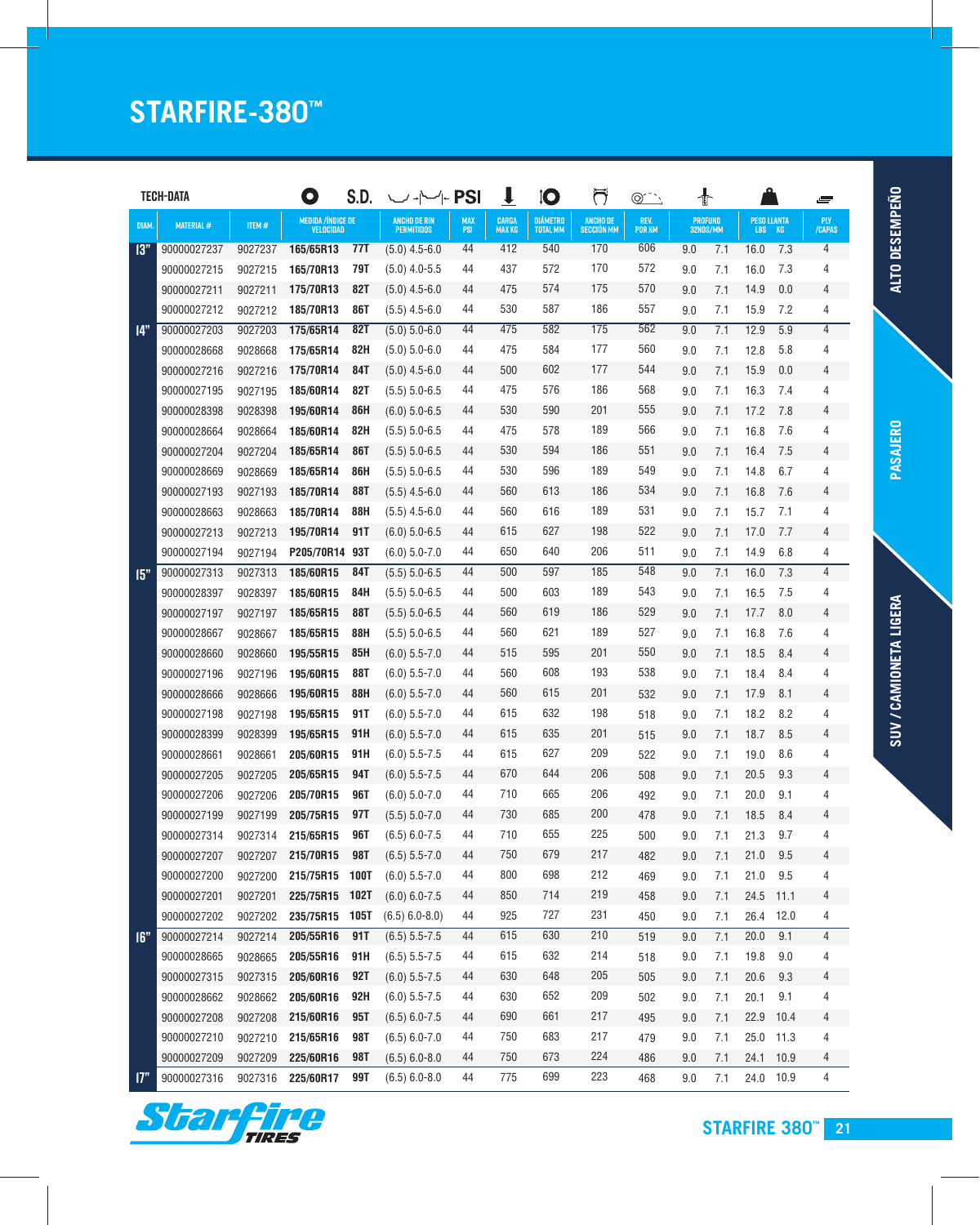



**TODO TERRENO / TODA TEMPORADA**

## **SF-510 SUV / LT™**





| <b>SF-510LT</b>           |                   |
|---------------------------|-------------------|
| <b>RANGO DE VELOCIDAD</b> | <b>SERIES</b>     |
| $(S)=180$ km/h            | $4 \mathbb{C}$ ?? |
| $(R)=170$ km/h            | "R"               |
| $(Q)=160$ km/h            |                   |
|                           |                   |



**SF-510 SUV / LT™ 50**